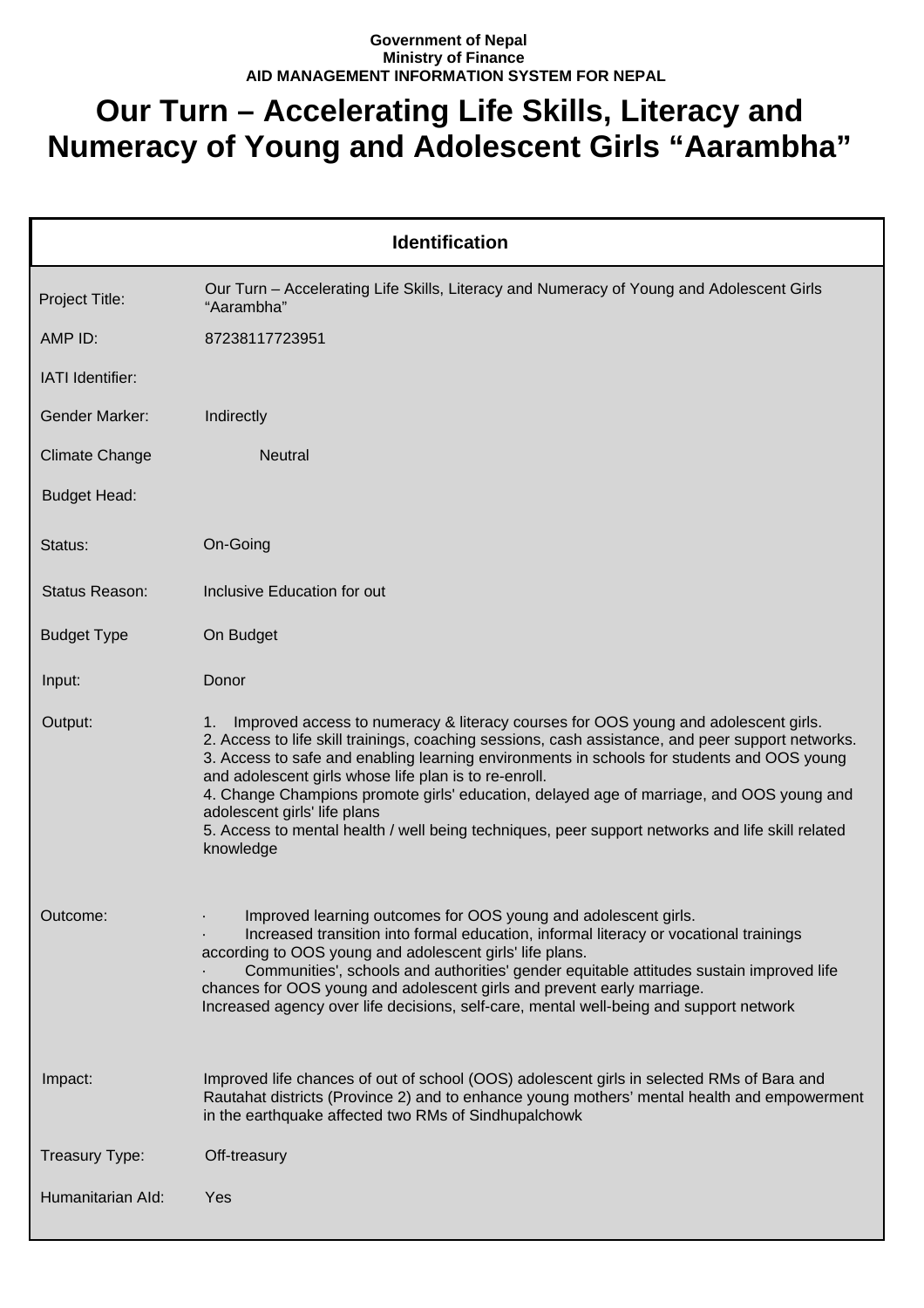| Location   |            |
|------------|------------|
| Location   | Percentage |
| Province 2 | 100.0%     |

| <b>National Plan</b>                                                           |            |
|--------------------------------------------------------------------------------|------------|
| Program                                                                        | Percentage |
| [Education ] [ Social Development Policy ] [ National Development Plan (NDP) ] | 100.0%     |

| <b>Sector</b>                           |            |
|-----------------------------------------|------------|
| Sector                                  | Percentage |
| Nepal Sector Classification EDUCATION 0 | 100.0%     |

| <b>Implementing/Executing Agency</b>          |        |  |
|-----------------------------------------------|--------|--|
| <b>Implementing Agency</b>                    |        |  |
| <b>NGOs</b>                                   | 100.0% |  |
| <b>Executing Agency</b>                       |        |  |
| People in Need                                | 26.0%  |  |
| Aasaman Nepal                                 | 52.0%  |  |
| <b>NGOs</b>                                   | 22.0%  |  |
| <b>Responsible Organization</b>               |        |  |
| Ministry of Education, Science and Technology | 100.0% |  |
| Donor                                         |        |  |
| Department for International Development      | 0.0%   |  |

| <b>Funding</b>             |      |
|----------------------------|------|
| <b>UNDISBURSED BALANCE</b> | null |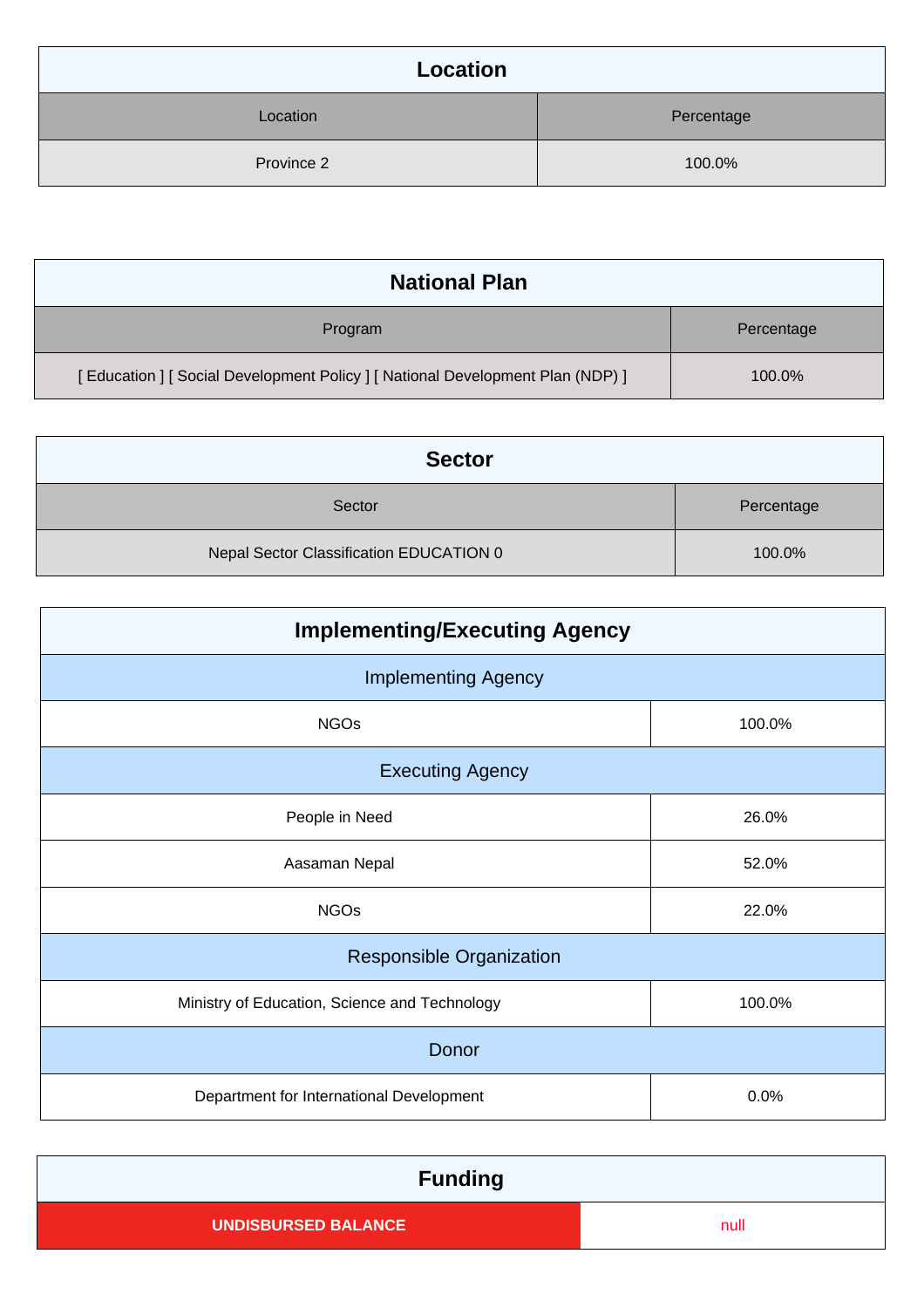| Transaction<br>Date                              | Type of<br>Assistance                           | Mode of<br>Payment | Post Earthquake<br>Assistance | Commitment   | <b>Disbursement</b> |
|--------------------------------------------------|-------------------------------------------------|--------------------|-------------------------------|--------------|---------------------|
|                                                  | <b>Department for International Development</b> |                    |                               |              |                     |
|                                                  |                                                 |                    | <b>Actual</b>                 |              |                     |
| 1/22/2020                                        | <b>Grant Aid</b>                                | Reimbursable       | No                            | 6,897,316    | O                   |
| 1/31/2021                                        | Grant Aid                                       | Reimbursable       | No                            | Ю            | 1,375,901           |
| <b>Total</b>                                     |                                                 |                    | 6,897,316                     | 1,375,900    |                     |
|                                                  |                                                 |                    | <b>Planned</b>                |              |                     |
| 1/22/2020                                        | <b>Grant Aid</b>                                | Reimbursable       | No                            | Ю            | 1,375,901           |
|                                                  |                                                 | <b>Total</b>       |                               | $\mathbf{0}$ | 1,375,900           |
| Total (Department for International Development) |                                                 |                    | 6,897,316                     | 2,751,800    |                     |
| <b>UNDISBURSED BALANCE</b>                       |                                                 |                    | 4,145,516                     |              |                     |

| <b>Progress Achieved</b>       |  |
|--------------------------------|--|
| Progress Achieved:             |  |
| Key Problems:                  |  |
| Steps Taken to Solve Problems: |  |